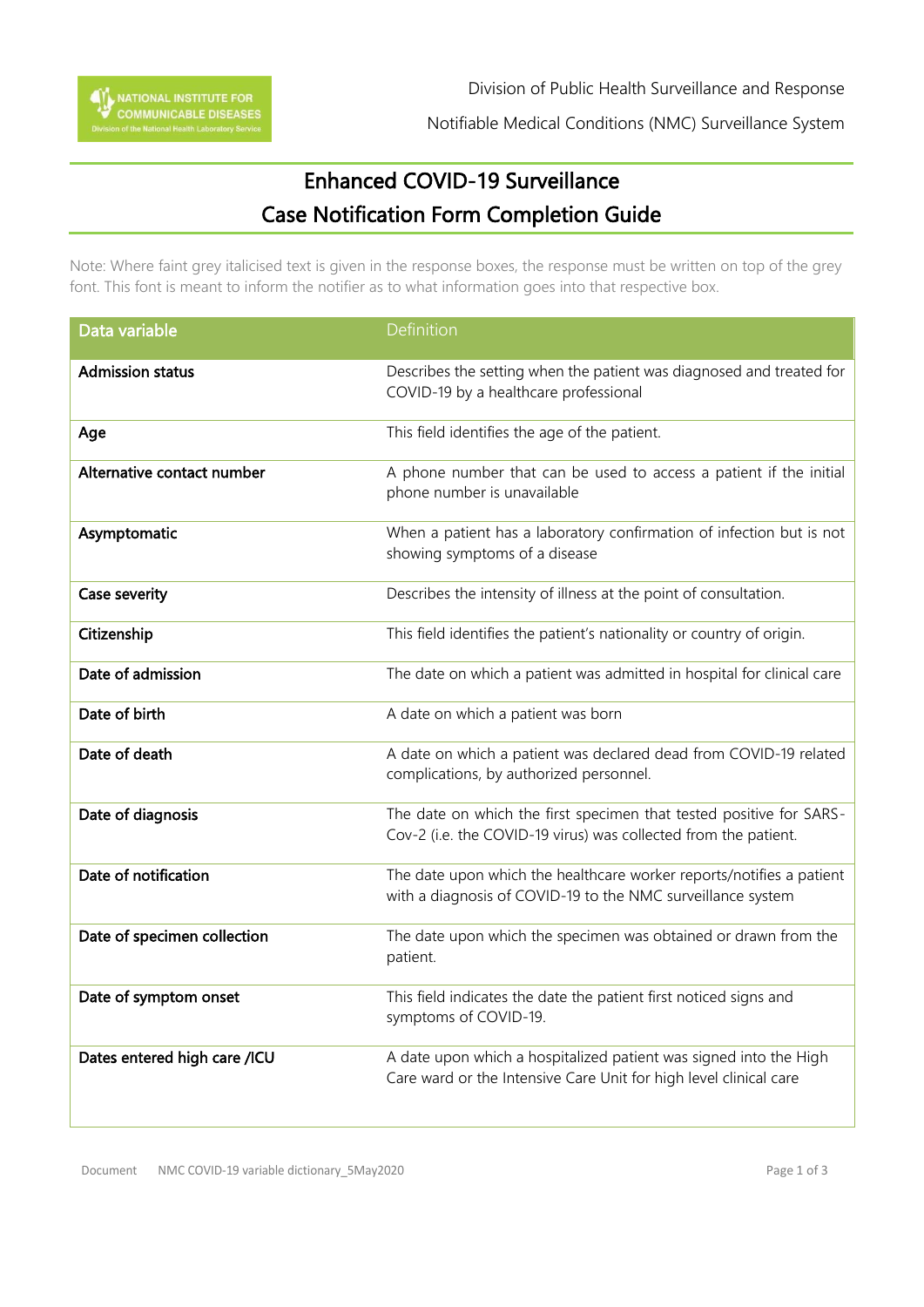| Dates exited high care /ICU                                                       | A date upon which a hospitalized patient was signed out of the High<br>Care ward or the Intensive Care Unit for high level clinical care                                                                                                                                        |
|-----------------------------------------------------------------------------------|---------------------------------------------------------------------------------------------------------------------------------------------------------------------------------------------------------------------------------------------------------------------------------|
| Employer/educational institution address                                          | This field is meant to document the place where the patient spends<br>most of their time other than their residential dwelling place. For<br>employed adults this refers to their place of work. For minors who are<br>enrolled in school, this refers to their school address. |
| Extracorporeal membrane oxygenation<br>(ECMO)                                     | A medical technique used to provide life support through a<br>mechanical system that pumps and oxygenates a patient's blood<br>outside the body, when there are problems with the lungs or the heart.                                                                           |
| First name and surname                                                            | This field identifies the first name and surname of the patient as it<br>appears on their identity document.                                                                                                                                                                    |
| Gender                                                                            | This field identifies the biological sex of the patient.                                                                                                                                                                                                                        |
| Health facility name                                                              | This field identifies the health facility as it is reflected on the DHIS<br>org unit hierarchy where the NMC is being reported/notified.                                                                                                                                        |
| Health laboratory worker                                                          | An individual employed in a medical laboratory where clinical<br>pathology tests are performed                                                                                                                                                                                  |
| Health sub-district                                                               | This field identifies the Sub-District where the health facility that is<br>reporting/notifying the diagnosed NMC is administratively located                                                                                                                                   |
| History of close physical contact with<br>confirmed COVID-19 case in past 14 days | This field identifies risk of exposure due to the patient having been in<br>contact with a person who had or was suspected to have had COVID-<br>19 disease.                                                                                                                    |
| Hospital outcome status                                                           | Status of hospitalized COVID-19 patients at the time of notification or<br>on follow up (note: this field should be updated accordingly in the<br>event that the status of the patient changes after an initial notification<br>has been submitted).                            |
| Inpatient                                                                         | A patient was admitted in hospital at the time of COVID-19 diagnosis.                                                                                                                                                                                                           |
| Level of care                                                                     | The intensity of clinical effort required in a hospital setting to treat a<br>patient with confirmed COVID-19 disease.                                                                                                                                                          |
| <b>Mechanical ventilation</b>                                                     | A medical technique used to mechanically support movement of gas<br>to and from the lungs using an external device.                                                                                                                                                             |
| Method of diagnosis                                                               | This field identifies the method of diagnosis for COVID-19. Methods<br>of diagnosis include but are not limited to rapid testing, laboratory<br>diagnosis, clinical signs and symptoms only, biopsy and X-rays.                                                                 |
| Name of Source of person under<br>investigation (PUI)                             | A name of the healthcare setting from which a patient was identified<br>for COVID-19 testing.                                                                                                                                                                                   |
| Nasal cannula oxygen                                                              | A medical device used to deliver supplemental oxygen through the<br>nostrils of a patient in need of respiratory support.                                                                                                                                                       |